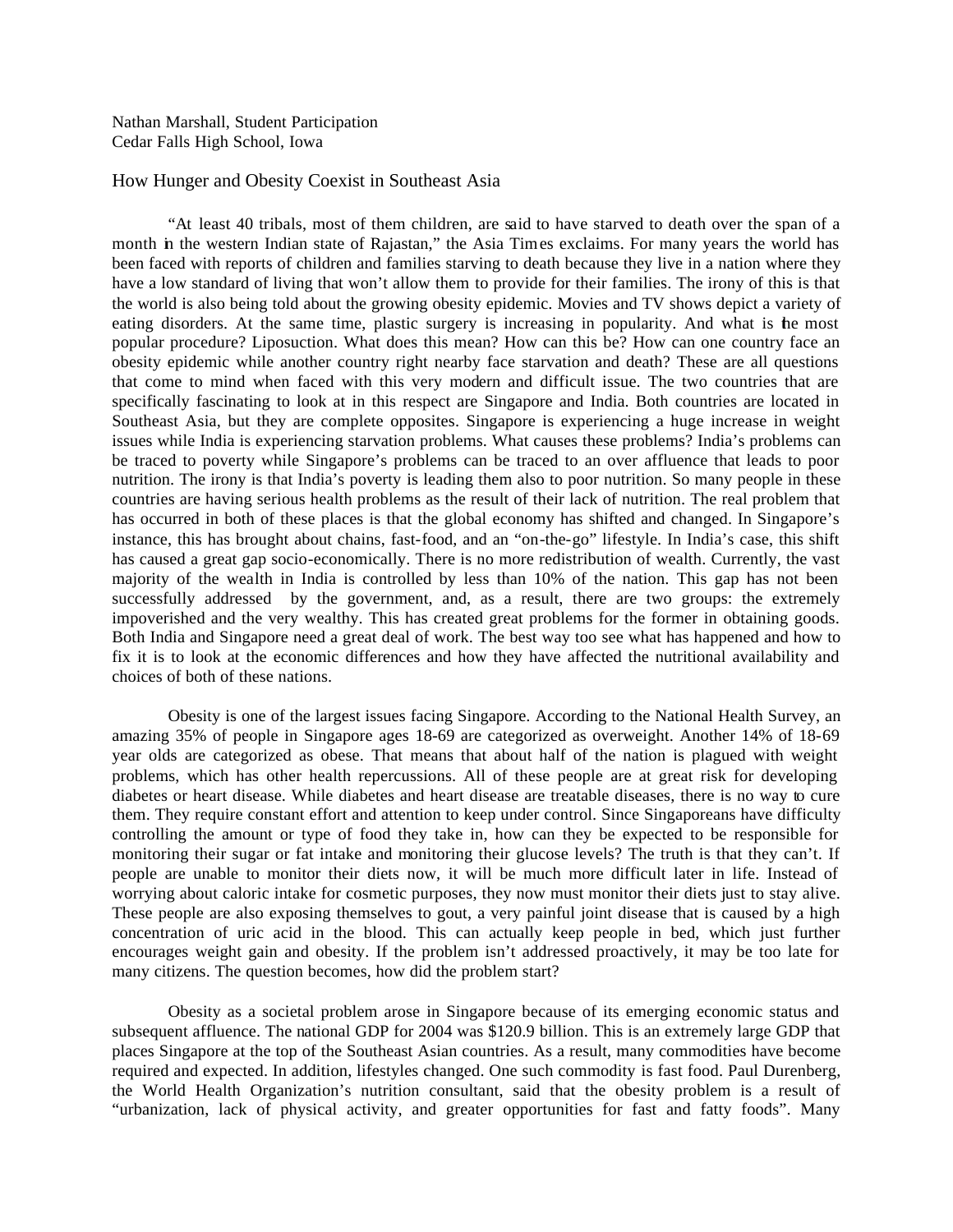Singaporeans enjoy fast food and eating out because it is convenient and easy. It also fits with the increasingly faster pace of life that limits traditional food preparation time. This method of eating encourages people to not investigate the nutritional value of the food. Chains such as McDonald's ™ and Subway have for years in the US provided their nutritional information by law, but not in Singapore. Asian and U.S. fast food chains such as Cinnzeo, MOS Burger, or Yoshinoya do not offer nutritional information. Consumers who do not have access to this data cannot make informed decisions about their diets. Even so, burgers are one of the most popular fast food items. McDonalds ™ is one of the most popular sellers in Singapore so their nutritional information can be used to accurately represent the average caloric intake of a fast food meal. A Quarter-Pounder ® with cheese Value Meal, one of the most popular, has 1070 kilocalories for a single serving. Cinnabon shows the standard cinnamon bun as having 730 kilocalories and the pecan cinnamon bun as having 1100 kilocalories. It isn't difficult to see how the weight epidemic has spread: A Value Meal at lunch and even a standard cinnamon bun for a snack already racks up 1800 kilocalories. Add breakfast and dinner values to that and it is easy to see values that reach above 3000 kilocalories, which far exceeds the recommended kilocalorie intake for a day is 1900. The fast food restaurant convenience has turned many in this country into overweight people.

One of the largest blocks to fixing this problem is the Singapore government, which denies the existence of a problem. In 2004, the government released a statement saying that only 6.9% of adults were obese. They did not address the issue of people who are simply overweight, nor did they account for the discrepancy of the figures reported by the survey. Once the government got a hold of the figures, they changed the standard for determining who is obese and who is overweight. The Singapore government actually increased the BMI (body mass index) requirements so that many people considered obese by the rest of world were considered overweight, and many people who were overweight fell into the "normal" BMI range. When the study was done with the correct BMI statistics, the aforementioned 49% of the nation showed up as overweight or obese. How can the problem of obesity be controlled when the government isn't even willing to acknowledge that a problem exists? This is especially harmful in Singapore, where the government controls the press and the free flow of information on the subject is covered up. This just allows the obesity to spread and grow beyond controllable proportions. That is what is occurring with obesity, but there are problems on the other end of the spectrum with hunger as well.

India has one of the most serious starvation and hunger issues in the world. Currently, 215.8 million people are undernourished and starving. Diet diversification in India is very low also: only 39% of food is not a starch. This means that a vast majority of the food consumed is a starch. This can be a particularly serious problem because a lack of diversity in the diet can cause many serious illnesses. For instance, a lack of protein will cause muscles to be underdeveloped and will also not supply the body with the essential amino-peptides necessary to sustain life. Many amino-peptides are not created within the body and actually require absorption in order to maintain and continue the normal cell processes such as mitosis. Without these essential nutrients, cells will seriously increase in error as they divide and, if malnourished enough, may have to stop dividing and replacing the dead cells of the body. Also, a sufficient amount of minerals is required for normal body operations. For instance, if someone has an iodine deficiency, he or she will likely develop a goiter, which can kill the person if not treated. The adult mortality rate, as a result of this malnourishment and these poor conditions is 283 per 1000 for men and 213 per 1000 for women. This means that the mortality rate is 21.3% - 28.3% for adults in India. This is one of the larger mortality rates for this region. A recent study by the Communist Party of India (Marxist-Leninist Liberation) shows that more than 80% of people in India cannot afford the food to fulfill their daily kilocalorie requirements. The CPIML also notes that reports of death by starvation are flowing in from all of the country, even during the new president's rule. However, it is not just the adults who suffer.

Children are constantly at a disadvantage living in this environment because they are malnourished and have a great difficulty surviving. Nine percent of all children die before they reach the age of five in India. Many more die afterwards. One of keys to this problem is malnourishment. Forty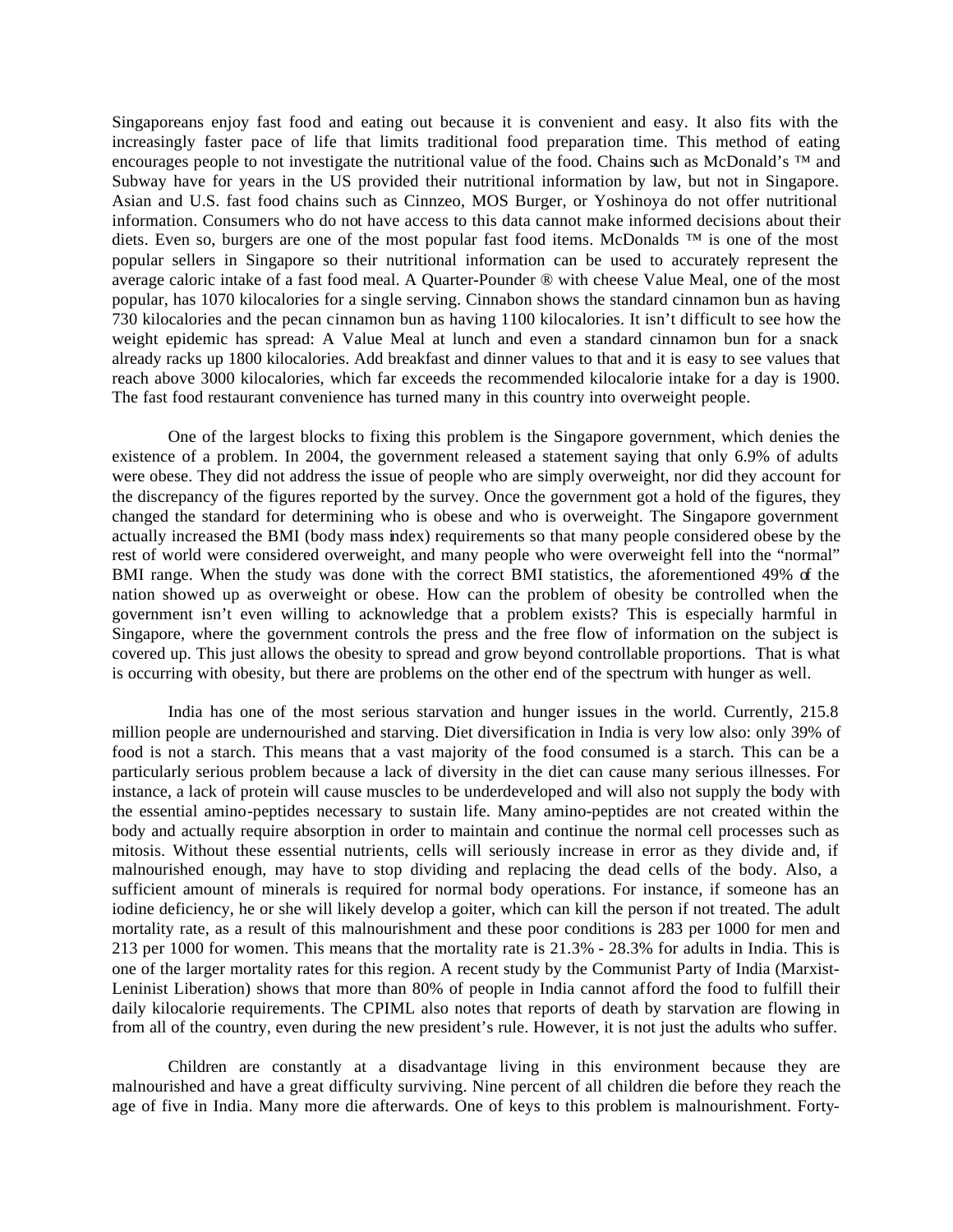seven percent of children under five are severely underweight and malnourished. This makes it very difficult for them to grow and develop normally. The problem comes again with obtaining the right nutrients and minerals to continue cell processes. Protein is key for young children because their muscles and bodies are still developing. Without access to protein, many children experience stunted growth. Without access to the correct vitamins and minerals such as Vitamin C or zinc, their immune systems are weakened, leaving them exposed and very susceptible to diseases or illnesses. With a weakened or nonexistent immune system, even the simplest flu can become fatal. In addition, 16% of children in India are suffering from moderate to severe wasting, and an amazing 46% are suffering from moderate to severe stunted growth and development. This can be, in part, attributed to the kinds of nutrients they receive. In fact, only 27% of all children from 6-59 months old receive any kind of proper Vitamin A supplement. This lack of nutrition and vitamins/minerals has turned India into a place of absolute destitution and despair for children and their families. It has gotten so bad that in the Jalangi district of Murshidabad that the lack of food has made many of the inhabitants suffer from starvation and resort to suicide. In fact, about 600 families in this area alone suffer from acute starvation.

There are many reasons why India is having so many problems with malnutrition and starvation. First, they are a destitute nation. The average person in India makes less than \$765 a year. This is hardly enough to care for a family especially one with children. This causes many of the malnutrition problems because it does not allow parents to purchase enough food to keep their children alive much less to purchase vitamins, minerals or food for themselves. Many companies have transferred their businesses to India but have not offered the kind of wages that allow for people there to survive. By comparison, employers who offer jobs in the US at \$9.50 per hour pay 20 cents per hour in India. The government has not stepped in and set reasonable minimum wage requirements. As a result, most families cannot provide for themselves. There are large areas in India where families live in cardboard boxes instead of a house because of the cost. Many multinational companies have begun sourcing jobs in India, benefiting from the low labor costs. However, since there have been limited efforts to redistribute wealth to complement improvements in employment, the overall standard of living in India has not sufficiently risen. While the standard of living has risen in many Asian countries due to economic globalization, India has lagged behind resulting in continued starvation with its population.

Other things contribute to the lack of resources and food. One of the biggest problems with India's system is the apportionment of resources. The Asia Times explains this situation well:

> *It is said that at least 50 million Indians are on the brink of starvation and over 200 million Indians are underfed. This occurs with a 60-million-ton surplus of food grains rotting in various government warehouses across the country. That so many are hungry despite overflowing granaries is a damaging indictment of the government's public distribution systems (PDS).*

The PDS network in place consists of 460,000 ration stores across the country that sell grains, sugar, cooking oil, etc. at government-subsidized rates. To purchase these items the government issues BPL (below poverty line) cards for those they deem in need of assistance. At first, the system sounds wonderful, but then reality sets in: many people still cannot afford to buy these items even at reduced rates. The subsidized rates are extraordinarily high. There are often times when buying grain from local markets may actually be cheaper than buying grain at the government-subsidized rate. More importantly, a lot of people who need those cards in order to purchase food have actually had to mortgage them to banks and lenders in order to get money to purchase any food. In the end, they cannot afford any more food than before they mortgaged their cards, and in some instances they can actually afford less.

Beyond the BPL cards and the PDS is the system by which BPL people are identified. The government has traditionally had difficulty creating a standard definition of who is below the poverty line. A great example is an incident in Dharvi, Asia's largest slum. Only 151 families were identified as BPL. Millions of impoverished people all over the country are categorized as APL (above the poverty line). In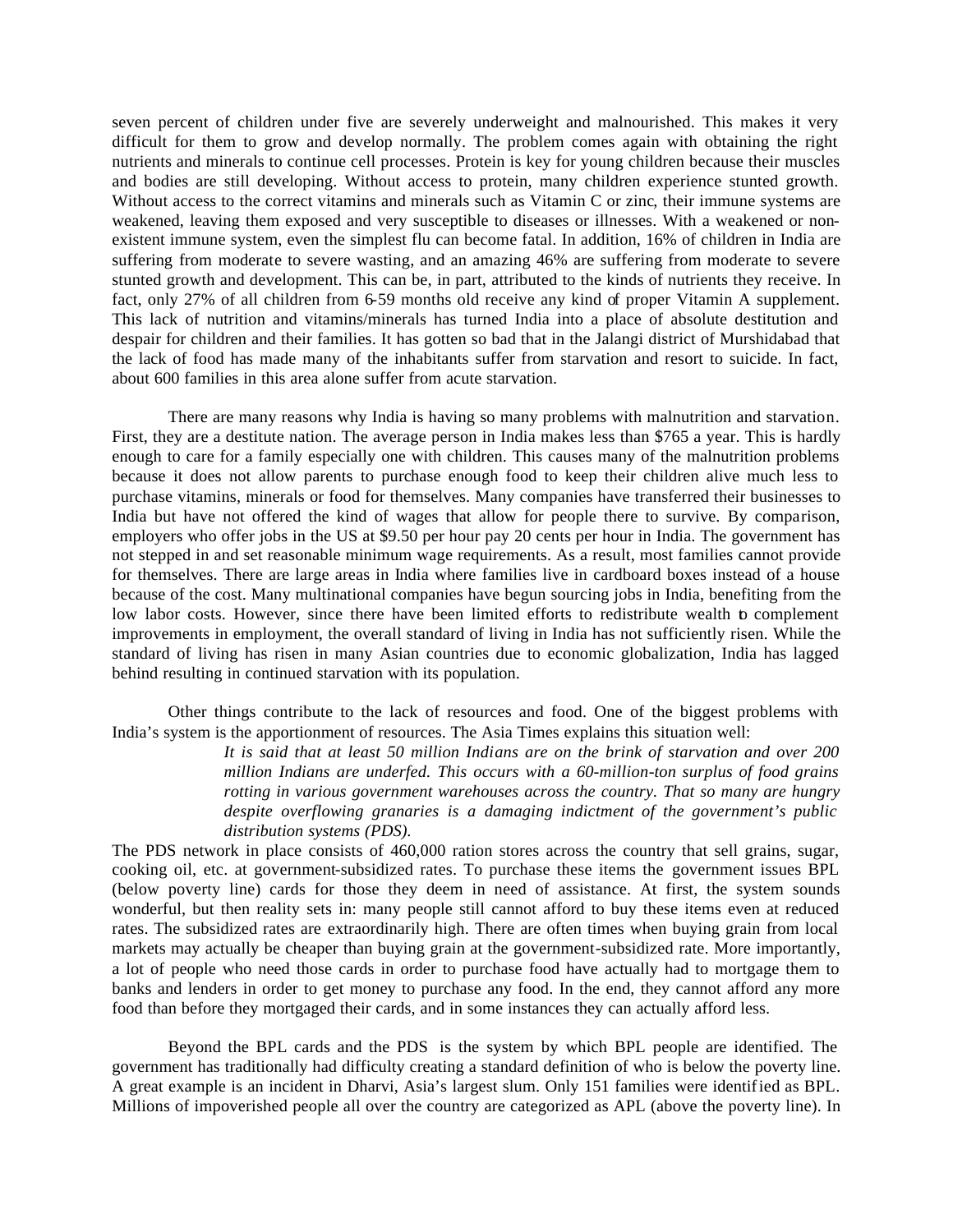addition to having overpriced grains in the PDS that are rotting, only an extremely small portion of people are allowed to purchase these grains. The system for identifying who is qualified for BPL status and who isn't qualified, is extremely flawed, and will require great work before any of PDS's are of any real use.

The problems facing Singapore and India must be solved. With Singapore the answer is education and regulation. The government must be more proactive at dealing with obesity. In any drug rehabilitation program of AA meetings, this first step is always admitting that there is a problem. Once that is done, progress can be made toward solving it. This situation is no different in that sense; the government must recognize this growing obesity epidemic before anything can be done. First, regulations need to be in place requiring local fast food chains to produce and have available nutritional information about their foods. People deserve the right to know what they are eating and what effect it may have on their bodies. The second part of the solution is education. The fight against obesity needs to be taken to the schools. Some programs for weight loss have started, but they are minimal. There needs to be a nation-wide standard that promotes physical activity and health education. Students must to be able to understand how to make healthy decisions about food. Finally, employers should encourage exercise programs and create incentives for their employees to live healthy lifestyles, which include proper nutrition. Many companies in the United States, such a Microsoft, have begun implementing programs for employees that encourage weight loss and physical fitness. As a result, these companies actually have reduced health care costs. If these steps can be taken, Singapore will be well on its way to a healthier, less obese nation.

India's problems are going to be very difficult to solve because their nature is rooted in government action. The government has to change the system of determining who is below the poverty line. A very simple rule would be: if a family is unable to purchase enough food to be sufficiently nourished, they are BPL. Next, the government needs to be more reasonable with the cost of subsidized goods. Under no circumstances should it be cheaper to buy food from a vendor or market than it is to buy government-subsidized food. At all times, the government should check the prices of local markets and vendors and lower the prices of their PDS goods a reasonable amount below the prices of vendor goods. Third, the government should set up an organization that will take care of young children under 8 or 10 years old, whose families cannot provide for them. This should decrease the child mortality rate and it will give them a chance to survive and at least make some kind of a life for themselves. Lastly, the tax system should be re-evaluated and changed so that it is more geared toward a redistribution of wealth within society. India needs to start to create a larger middle class (as a percentage of population) and eliminate its current polarized socio-economic system. These steps would allow India to start to pull itself out of its current incredibly impoverished lifestyle.

In conclusion, India and Singapore have a long way to go before they can regain control of their respective nutritional deficiencies within their populations. Singapore has to control this obesity epidemic before it turns into a disease epidemic. The nation is at serious risk with obesity because of the number of people that could contract diabetes or heart disease. If they do not, the economic consequences of widespread heart disease and diabetes on a small nation would be enormous, possibly irreversible. The need for action in their case is clear. India similarly must take control of its situation. The redistribution of wealth is going to be critical for India to survive and make it to a future. There really needs to be more of a middle class and less of an extremely wealthy and extremely impoverished class. If India can get a more balanced grouping of people, it will provide its people with a chance for survival. In addition to offering better support to more people who are really below the poverty line, India needs to make a concerted effort to bring people above the poverty line. Not by shifting the poverty line or changing the guidelines, but rather, by redistributing its wealth to create a more even flow of socio-economic classes. Ultimately, these nations need to change in order to avoid disaster. The good news is, there is still hope, and these changes can still be made. It is not too late to make a change and to shift the direction of these countries that are losing their way. They can still become healthy, thriving nations. Hopefully, these countries will